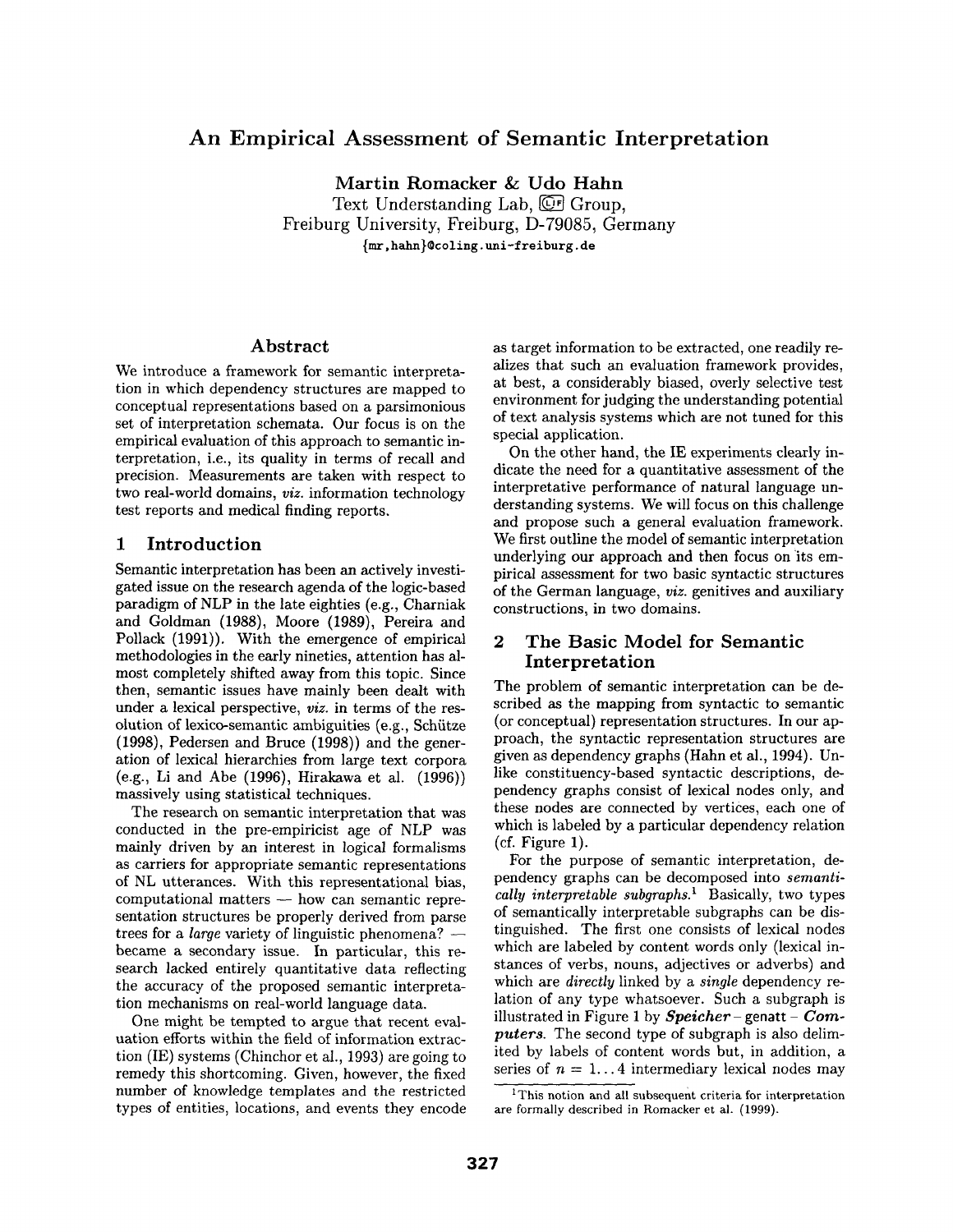

Figure 1: Dependency Graph for a Sample Sentence

appear between these content words, all of which are labeled by non-content words (such as auxiliary or modal verbs, prepositions). Hence, in contrast to direct linkage we speak here of *indirect* linkage between content words. Such a subgraph, with two intervening non-content words - the modal *"kann"*  and the auxiliary *"werden" -,* is given in Figure 1 by *Speieher-* subject - *kann-* verbpart - *werden*verbpart - *erweitert.* Another subgraph with just one intervening non-content word - the preposition  $m$ <sup>"</sup> – is illustrated by *erweitert* – ppadjunct – *mit* **-** pobject - *SDRAM-Modulen.* From these considerations follows that, e.g., the subgraph spanned by *Speieher* and *SDRAM-Modulen* does not form a semantically interpretable subgraph, since the content word *erweitert* intervenes on the linking path.

Our approach to semantic interpretation subscribes to the principles of locality and compositionality. It operates on discrete and well-defined units (subgraphs) of the parse tree, and the results of semantic interpretation are incrementally combined by fusing semantically interpretable subgraphs.

As semantic target language we have chosen the framework of KL-ONE-type description logics (DL) (Woods and Schmolze, 1992). Since these logics are characterized by a settheoretical semantics we stay on solid formal ground. Furthermore, we take advantage of the powerful inference engine of DL systems, the description classifier, which turns out to be essential for embedded reasoning during the semantic interpretation process. By equating the semantic representation language with the conceptual one, we follow arguments discussed by Allen (1993).

The basic idea for semantic interpretation is as follows: Each lexical surface form of a content word is associated with a set of concept identifiers representing its (different) lexical meanings. This way, lexical ambiguity is accounted for. These conceptual correlates are internal to the domain knowledge base, where they are described by a list of attributes or conceptual roles, and corresponding restrictions on permitted attribute values or role fillers are associated with them.



Figure 2: Concept Graph for a Sample Sentence

As an example, consider the description for the concept COMPUTER-SYSTEM. It may be characterized by a set of roles, such as HAS-HARD-DISK Or HAS-WORKING-MEMORY, with corresponding restrictions on the concept types of potential role fillers. HAS-WORKING-MEMORY, e.g., sanctions only fillers of the concept type MEMORY. These conceptual constraints are used for semantic filtering, i.e., for the elimination of syntactically admissible dependency graphs which, nevertheless, do not have a valid semantic interpretation.

Semantic interpretation, in effect, boils down to finding appropriate conceptual relations in the domain knowledge that link the conceptual correlates of the two content words spanning the semantically interpretable subgraph, irrespective of whether a direct or an indirect linkage holds at the syntactic level. Accordingly, Figure 2 depicts the semantic/conceptual interpretation of the dependency structure given in Figure 1. Instances representing the concrete discourse entities and events in the sample sentence are visualized as solid rectangles containing a unique identifier (e.g., COMPUTER-SYSTEM.02). Labeled and directed edges indicate instance roles. Dashed rectangles characterize symbols used as makers for tense and modality.<sup>2</sup>

Note that in Figure 2 each tuple of content words which configures a minimal subgraph in Figure 1 has already received an interpretation in terms of a relation linking the conceptual correlates. For example, *Speicher-* genatt - *Computers* (cf. Figure 1, box 1) is mapped to COMPUTER-SYSTEM.02 HAS-WORKING-MEMORY MEMORY.01 (cf. Figure 2, box 1). However, the search for a valid conceptual relation is not only limited to a simple one-link slot-filler structure. We rather may determine conceptual relation paths between conceptual correlates of lexical items, the length of which may be greater than 1.

<sup>2</sup>We currently do not further interpret the information contained in tense or modality markers.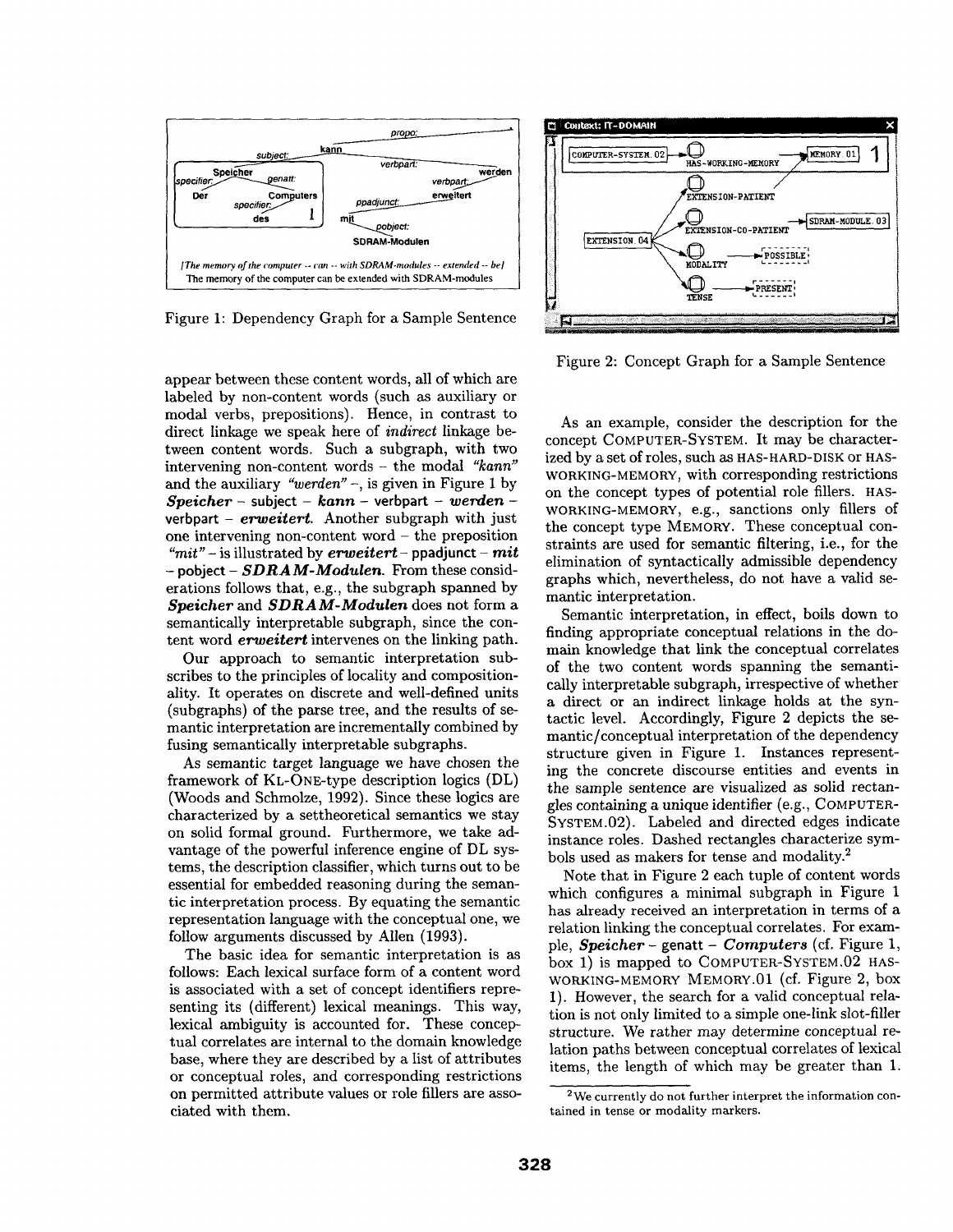

Figure 3: Fragment of the Lexeme Class Hierarchy

(Thus, the need for role composition in the DL language becomes evident.) The directed search in the concept graph of the domain knowledge requires sophisticated structural and topological constraints to be manageable at all. These constraints are encapsulated in a special path finding and path evaluation algorithm specified in Markert and Hahn (1997).

Besides these conceptual constraints holding in the domain knowledge, we further attempt to reduce the search space for finding relation paths by two kinds of syntactic criteria. First, the search may be constrained by the type of dependency relation holding between the content words of the currently considered semantically interpretable subgraph (direct linkage), or it may be constrained by the intervening lexical material, *viz.* the non-content words (indirect linkage). Each of these syntactic constraints has an immediate mapping to conceptual ones.

For some dependency configurations, however, no syntactic constraints may apply. Such a case of unconstrained semantic interpretation (e.g., for genitive attributes directly linked by the genatt relation) leads to an exhaustive directed search in the knowledge base in order to find all conceptually compatible role fillings among the two concepts involved.

Syntactic restrictions on semantic interpretation either come from lexeme classes or concrete lexemes. They are organized in terms of the lexeme class hierarchy superimposed on the fully lexicalized dependency grammar we use (Hahn et al., 1994). In the fragment depicted in Figure 3, the lexeme class of transitive verbs, VERBTRANS, requires that whenever a subject dependency relation is encountered, semantic interpretation is constrained to the conceptual roles AGENT or PATIENT and all their subrelations (such as EXTENSION-PATIENT). All other conceptual roles are excluded from the subsequent semantic interpretation. Exploiting the property inheritance mechanisms provided by the hierarchic organization of the lexicalized dependency grammar, all concrete lexemes subsumed by the lexeme class

VERBTRANS, like *"erweitern" (extend),* inherit the corresponding constraint. However, there are lexeme classes such as NOUN which do not render any constraints for dependency relations such as evidenced by *gen[itive] att[ribute]* (cf. Fig. 3).

It may even happen that such restrictions can only be attached to concrete lexemes in order to avoid overgeneralization. Fortunately, we observed that this only happened to be the case for closed-class, i.e., non-content words. Accordingly, in Figure 3 the preposition *"with"* is characterized by the constraint that only the conceptual roles HAS-PART, IN-STRUMENT, etc. must be taken into consideration for semantic interpretation.

Since the constraints at the lexeme class or the lexeme level are hard-wired in the class hierarchy, we refer to the mapping of dependency relations (or idiosyncratic lexemes) to a set of conceptual relations (expanded to their transitive closure) as *static* interpretation. In contradistinction, the computation of relation paths for tuples of concepts during the sentence analysis process is called *dynamic* interpretation, since the latter process incorporates additional conceptual constraints on the fly.

The above-mentioned conventions allow the specification of high-level semantic interpretation schemata covering a large variety of different syntactic constructions by a single schema. For instance, each syntactic construction for which no conceptual constraints apply (e.g., the interpretation of genitives, most adjectives, etc.) receives its semantic interpretation by instantiating *the same* interpretation schema (Romacker et al., 1999). The power of this approach comes from the fact that these highlevel schemata are instantiated in the course of the parsing process by exploiting the dense specifications of the inheritance hierarchies both at the grammar level (the lexeme class hierarchy), as well as the conceptual level (the concept and role hierarchies).

We currently supply up to ten semantic interpretation schemata for declaratives, relatives, and pas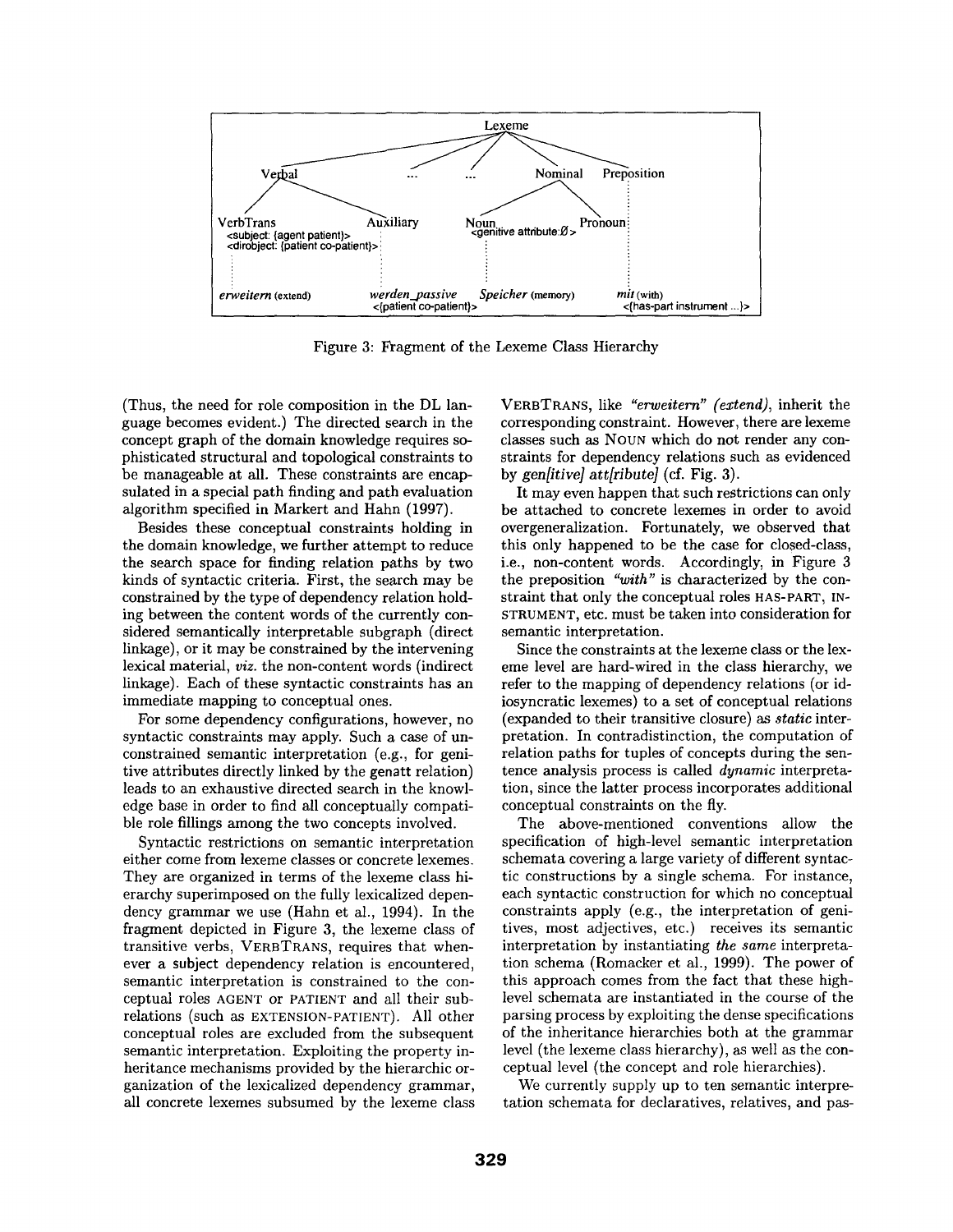sives at the clause level, complement subcategorization via PPs, auxiliaries, all tenses at the VP level, pre- and and postnominal modifiers at the NP level, and anaphoric expressions. We currently do not account for control verbs (work in progress), coordination and quantification.

## 3 The Evaluation of Semantic Interpretation

In this section, we want to discuss, for two particular types of German language phenomena, the adequacy of our approach in the light of concrete language data taken from the two corpora we work with. This part of the enterprise, the empirical assessment of semantic interpretation, is almost entirely neglected in the literature (for two notable exceptions, cf. Bonnema et al. (1997) and Bean et al. (1998)).

Though similarities exist *(viz.* dealing with the performance of NLP systems in terms of their ability to generate semantic/conceptual structures), the semantic interpretation (SI) task has to be clearly distinguished from the information extraction (IE) task and its standard evaluation settings (Chinchor et al., 1993). In the IE task, a small *subset* of the templates from the entire domain is selected into which information from the texts are mapped. Also, the design of these templates focus on particularly *interesting* facets (roles, in our terminology), so that an IE system does not have to deal with the full range of qualifications that might occur  $-$  even relating to relevant, selected concepts. Note that in any case, *a priori* relevance decisions limit the range of *a posteriori* fact retrieval.

The SI task, however, is far less restricted. We here evaluate the adequacy of the conceptual representation structures relating, in principle (only restricted, of course, by the limits of the knowledge acquisition devices), to the *entire* domain of discourse, with *all* qualifications mentioned in a text. Whether these are relevant or not for a particular application has to be determined by subsequent data/knowledge cleansing. In this sense, semantic interpretation might deliver the raw data for transformation into appropriate IE target structures. Only because of feasibility reasons, the designers of IE systems equate IE with SI. The cross-linking of IE and SI tasks, however, bears the risk of having to determine, in advance, what will be relevant or not for later retrieval processes, assumptions which are likely to be flawed by the dynamics of domains and the unpredictability of the full range of interests of prospective users.

#### 3.1 Methodological Issues

Our methodology to deal with the evaluation of semantic interpretation is based on a triple division of test conditions. The first category relates to checks whether so-called *static* constraints, effected by the mapping from a single dependency relation to one or more conceptual relations, are valid (cf. Figure 3 for restrictions of this type). Second, one may investigate the appropriateness of the results from the search of the domain knowledge base, i.e., whether a relation between two concepts can be determined at all, and, if so, whether that relation (or role chain) is adequate. The conceptual constraints which come into play at this stage of processing are here referred to as *dynamic* constraint propagation, since they are to be computed on the fly, while judging the validity of the role chain in question. 3 Third, interactions between the above-mentioned static constraints and dynamic constraint propagation may occur. This is the case for the interpretation of auxiliaries or prepositions, where intervening lexical material and associated constraints have to be accounted for simultaneously.

In our evaluation study, we investigated the effects of category II and category III phenomena by considering genitives and modal as well as auxiliary verbs, respectively. The knowledge background is constituted by a domain ontology that is divided into an upper generic part (containing about 1,500 concepts and relations) and domain-specific extensions. We here report on the two specialized domains we deal with  $-$  a hardware-biased information technology (IT) domain model and an ontology covering parts of anatomical medicine (MED). Each of these two domain models adds roughly about 1,400 concepts and relations to the upper model. Corresponding lexeme entries in the lexicon provide linkages to the entire ontology. In order to avoid error chaining, we always assume a correct parse to be delivered for the semantic interpretation process.

We took a random selection of 54 texts (comprising 18,500 words) from the two text corpora, *viz.*  IT test reports and MEDical finding reports. For evaluation purposes (cf. Table 1), we concentrated on the interpretation of genitives (as an instance of direct linkage; GEN) and on the interpretation of periphrastic verbal complexes, i.e., passive, temporal and modal constructions (as instances of indirect linkage; MODAUX).

The choice of these two grammatical patterns allows us to ignore the problems caused by syntactic ambiguity, since in our data no structural am-

<sup>3</sup>Note that computations at the domain knowledge level which go beyond mere type checking are usually located outside the scope the semantic considerations. This is due to the fact that encyclopedic knowledge and its repercussions on the understanding process are typically not considered part of the semantic interpretation task proper. While this may be true from a strict linguistic point of view, from the computational perspective of NLP this position cannot seriously be maintained. Even more so, when semantic and conceptual representations are collapsed.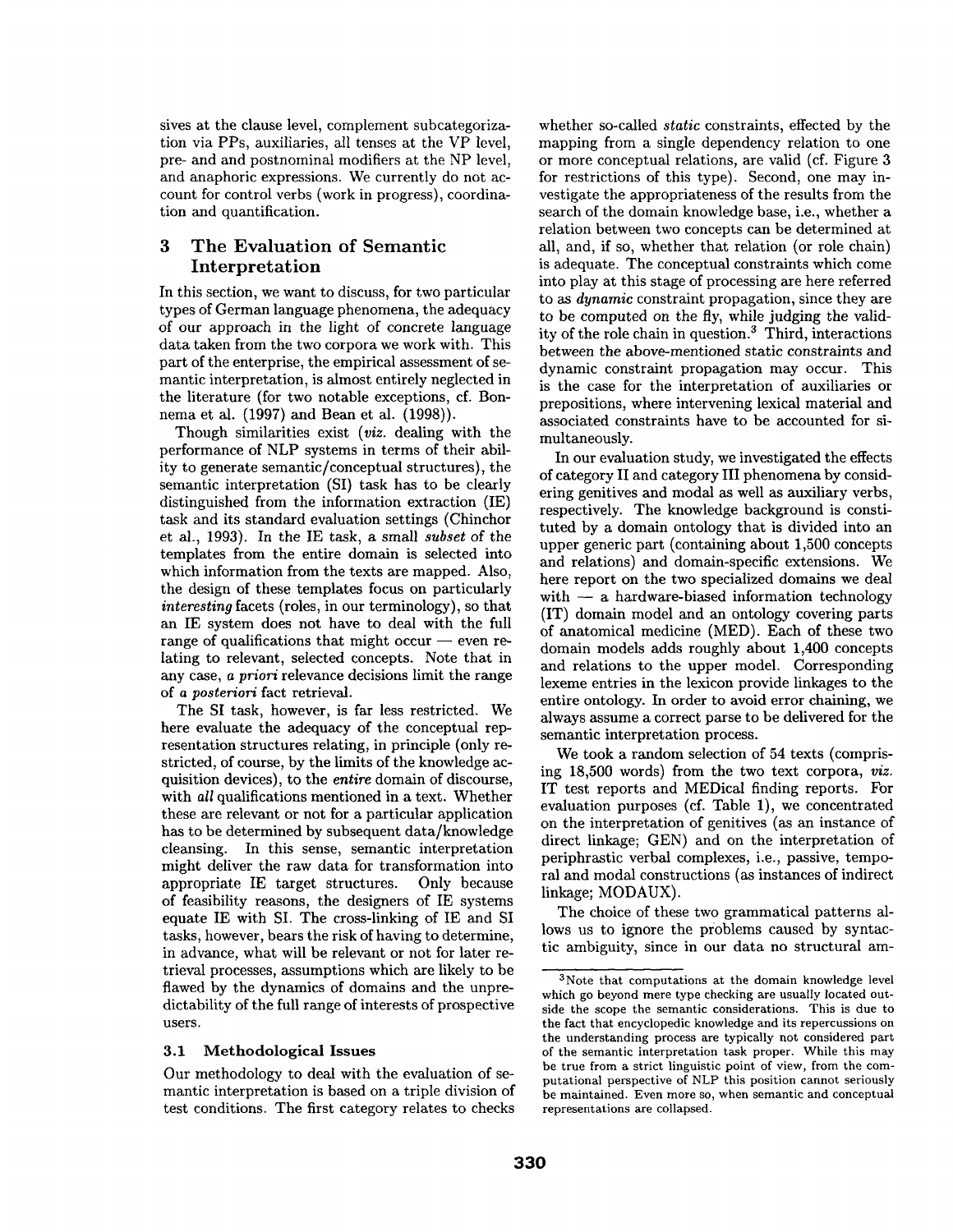biguities occurred. If one were to investigate the combined effects of syntactic ambiguity and semantic interpretation the evaluation scenario had to be changed. Methodologically, the first step were to explore the precision of a semantic interpretation task without structural ambiguities (as we do) and then, in the next step, incorporate the treatment of syntactic ambiguities (e.g., by semantic filtering devices, cf. Bonnema et al. (1997)).

Several guidelines were defined for the evaluation procedure. A major issue dealt with the correctness of a semantic interpretation. In cases *with* interpretation, we considered a semantic interpretation to be a *correct* one, if the conceptual relation between the two concepts involved was considered adequate by introspection (otherwise, *incorrect).* This qualification is not as subjective as it may sound, since we applied really strict conditions adjusted to the finegrained domain knowledge. 4 Interpretations were considered to be correct in those cases which contained exactly one relation, as well as cases of semantical/conceptual ambiguities (up to three readings, the most), presumed the relation set contained the correct one. $5$  A special case of incorrectness, called *nil,* occurred when no relation path could be determined though the two concepts under scrutiny were contained in the domain knowledge base and an interpretation should have been computed.

We further categorized the cases where the system failed to produce an interpretation due to at least one concept specification missing (with respect to the two linked content words in a semantically interpretable subgraph). In all those cases *without* interpretation, insufficient coverage of the *upper model* was contrasted with that of the two *domain models* in focus, MED and IT, and with cases in which concepts referred to *other domains,* e.g., fashion or food. Ontological subareas that could neither be assigned to the upper model nor to particular domains were denoted by phrases referring to *time* (e.g., "the beginning of the year"), *space* (e.g.,

"the surface of the storage medium"), and *abstract*  notions (e.g., "the acceptance of IT technology"). Finally, we further distinguished *evaluative* expressions (e.g., "the advantages of plasma display") from *figurative* language, including idiomatic expressions (e.g., "the heart of the notebook").

At first glance, the choice of genitives may appear somewhat trivial. From a syntactic point of view, genitives are directly linked and, indeed, constitute an easy case to deal with at the dependency level. From a conceptual perspective, however, they provide a real challenge. Since *no static* constraints are involved in the interpretation of genitives (cf. Figure 3, lexeme class NOUN) and, hence, no prescriptions of (dis)allowed conceptual relations are made, an unconstrained search (apart from connectivity conditions imposed on the emerging role chains) of the domain knowledge base is started. Hence, the main burden rests on the *dynamic* constraint processing part of semantic interpretation, i.e., the path finding procedure muddling through the complete domain knowledge base in order to select the adequate conceptual reading(s). Therefore, genitives make a strong case for test category II mentioned above.

Dependency graphs involving modal verbs or auxiliaries are certainly more complex at the syntactic level, since the corresponding semantically interpretable subgraphs may be composed of up to six lexical nodes. However, all intervening noncontent-word nodes accumulate constraints for the search of a valid relation for semantic interpretations and, hence, allows us to test category III phenomena. The search space is usually pruned, since only those relations that are sanctioned by the intervening nodes have to be taken into consideration.

#### 3.2 Evaluation Data

We considered a total of almost 250 genitives in all these texts, from which about 59%/33% (MED/IT) received an interpretation. 6 Out of the total loss due to incomplete conceptual coverage, 56%/58% (23 of 41 genitives/57 of 98 genitives) can be attributed to insufficient coverage of the domain models. Only the remaining 44%/42% are due to the residual factors listed in Table 1.

In our sample, the number of syntactic constructions containing modal verbs or auxiliaries amout to 292 examples. Compared to genitives, we obtained a more favorable recall for both domains: 66% for MED and 40% for IT. As for genitives, lacking interpretations, in the majority of cases, can be attributed to insufficient conceptual coverage. For the IT domain, however, a dramatic increase in the number of missing concepts is due to gaps in the upper model (78 or 63%) indicating that a large number of

<sup>&</sup>lt;sup>4</sup>The majority of cases were easy to judge. For instance, *"the infiltration of the stroma"* resulted in a correct reading  $-$  STROMA being the PATIENT of the INFILTRATION event  $-$ , as well as in an incorrect one - being the AGENT of the IN-FILTRATION. Among the incorrect semantic interpretations we also categorized, e.g., the interpretation of the expression *"the prices of the manufacturers"* as a conceptual linkage from PRICE via PRICE-OF to PRODUCT via HAS-MANUFACTURER to MANUFACTURER (this type of role chaining can be considered an intriguing example of the embedded reasoning performed by the description logic inference engine), since it did not account for the interpretation that MANUFACTURERS fix PRICES as part of their marketing strategies. After all, correct interpretations always boiled down to entirely evident cases, e.g., HARD-DISK PART-OF COMPUTER.

<sup>&</sup>lt;sup>5</sup>At the level of semantic interpretation, the notion of semantic ambiguity relates to the fact that the search algorithm for valid conceptual relation paths retrieves more than a single relation (chain).

 $6$ Confidence intervals at a 95% reliability level are given in brackets in Table 1.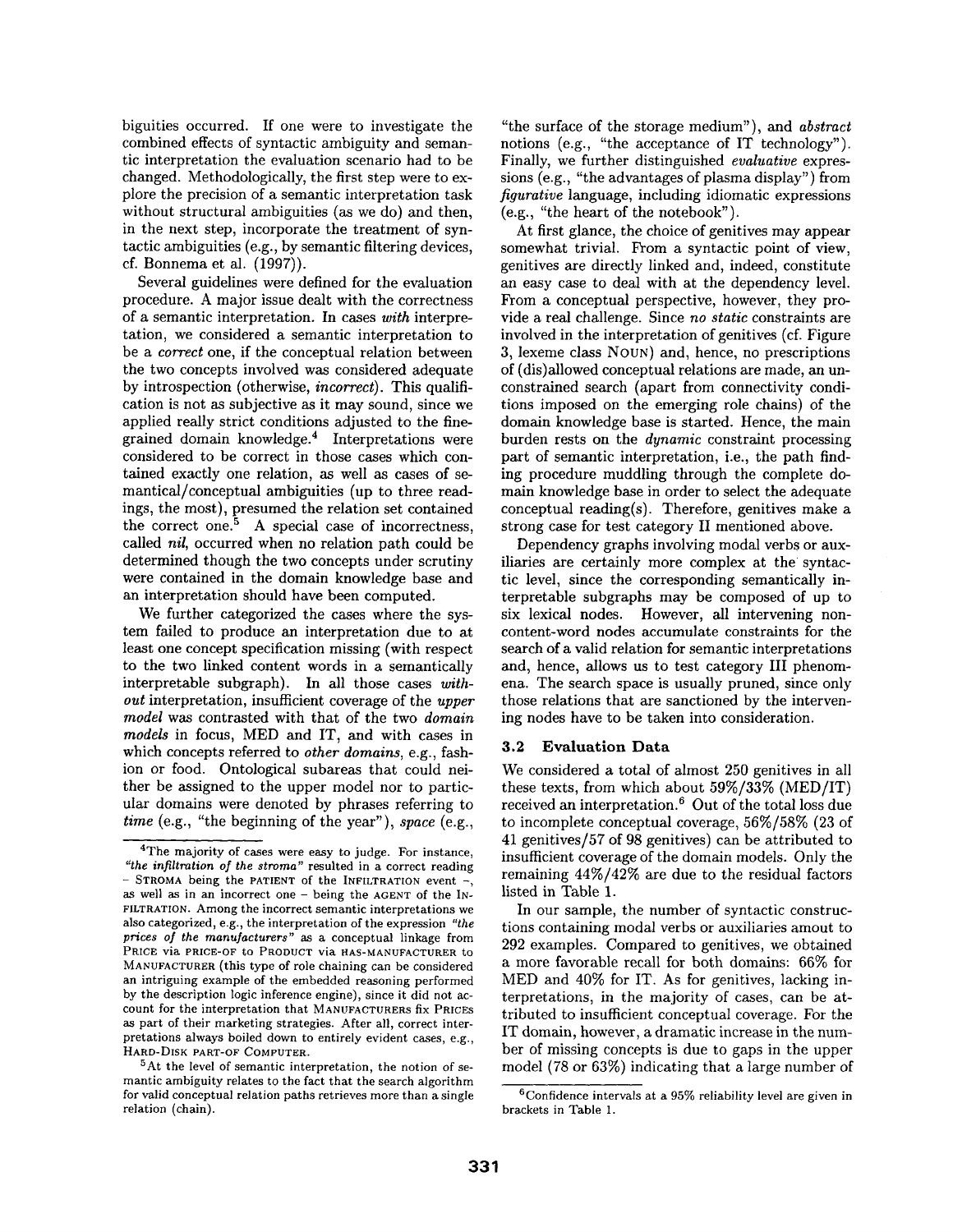|                                  | MED-GEN   | IT-GEN    | MED-MODAUX   | IT-MODAUX       |
|----------------------------------|-----------|-----------|--------------|-----------------|
| $#$ texts                        | 29        | 25        | 29           | $\overline{25}$ |
| $#$ words                        | 4,300     | 14,200    | 4,300        | 14,200          |
| recall                           | 57%       | 31%       | 66%          | $40\%$          |
| precision                        | 97%       | 94%       | 95%          | $85\%$          |
| $\#$ occurrences                 | 100       | 147       | 58           | 234             |
| $\dots$ with interpretation      | 59 (59%)  | 49 (33%)  | 40 (69%)     | 111 (47%)       |
| [confidence intervals]           | [48%-67%] | [24%-41%] | [56%-81%]    | [40%-53%]       |
| correct (single reading)         | 53 (53%)  | 28 (19%)  | 38 (66%)     | 88 (38%)        |
|                                  | (4%)<br>4 | 18 (12%)  | $(0\%)$<br>0 | (3%)<br>6       |
| . incorrect                      |           |           |              | 14              |
| . <b>n</b> il                    |           |           |              |                 |
| without interpretation           | 41 (41\%) | 98 (67%)  | 18 (31%)     | 123 (53%)       |
| $\ldots$ . domain model (MED/IT) | 23 (23%)  | 57 (39%)  | 11 (19%)     | 42 (34%)        |
| $\ldots$ upper model             |           | 23        |              | 78              |
| $\ldots$ other domains           |           |           |              |                 |
| . time                           |           | 15        |              |                 |
| $\ldots$ space                   |           | 8         |              |                 |
| $\ldots$ . abstracta, generics   | 11        | 12        |              | 16              |
| $\dots$ evaluative expressions   |           | 8         |              | 3               |
| figurative language              |           | 17        |              | 24              |
| $\ldots \ldots$ miscellaneous    |           |           |              | 3               |

Table 1: Empirical Results for the Semantic Interpretation of Genitives (GEN) and Modal Verbs and Auxiliaries (MODAUX) in the IT and MED domains

essential concepts for verbs were not modeled. Also, figurative speech plays a more important role in IT with 24 occurrences. Both observations mirror the fact that IT reports are linguistically far less constrained and are rhetorically more advanced than their MED counterparts.

Another interesting observation which is not made explicit in Table 1 concerns the distribution of modal verbs and auxiliaries. In MED, we encountered 57 passives and just one modal verb and no temporal auxiliaries, i.e., our data are in line with prevailing findings about the basic patterns of medical sublanguage (Dunham, 1986). For the IT domain, corresponding occurrences were far less biased, *viz.* 80 passives, 131 modal verbs, and 23 temporal auxiliaries. Finally, for the two domains 25 samples contained both modal verbs and auxiliaries, thus forming semantically interpretable subgraphs with four word nodes.

One might be tempted to formulate a null hypothesis concerning the detrimental impact of the length of semantically interpretable subgraphs (i.e., the number of intervening lexical nodes carrying non-content words) on the quality of semantic interpretation. In order to assess the role of the length of the path in a dependency graph, we separately investigated the results for these subclasses of combined verbal complexes. From the entire four-node set (cf. Table 2) with 25 occurrences (3 for MED and 22 for IT), 16 received an interpretation (3 for MED, 13 for IT). While we neglect the MED data due to the small absolute numbers, the IT domain revealed

|                          | <b>MED</b> | тπ      |
|--------------------------|------------|---------|
|                          | 4-nodes    | 4-nodes |
| recall                   |            | 59%     |
| precision                |            | 85%     |
| $\#$ occurrences $\dots$ |            | 22      |
| with interpretation      |            | 13      |
| $\ldots$ . correct       |            |         |

Table 2: Interpretation Results for Semantically Interpretable Graphs Consisting of Four Nodes

59% recall and 85% precision. If we compare this to the overall figures for recall (40%) and precision (85%), the data might indicate a gain in recall for longer subgraphs, while precision keeps stable.

The results we have worked out are just a first step into a larger series of broader and deeper evaluation efforts. The concrete values we present, sobering as they may be for recall (57%/31% for genitives and 66%/40% for modal verbs and auxiliaries), encouraging, however, for precision (97%/94% for genitives and 95%/85% for modal verbs and auxiliaries), can only be interpreted relative to other data still lacking on a broader scale.

As with any such evaluation, idiosyncrasies of the coverage of the knowledge bases are inevitably tied with the results and, thus, put limits on too farreaching generalizations. However, our data reflect the intention to submit a knowledge-intensive text understander to a realistic, i.e., conceptually unconstrained and therefore "unfriendly" test environment.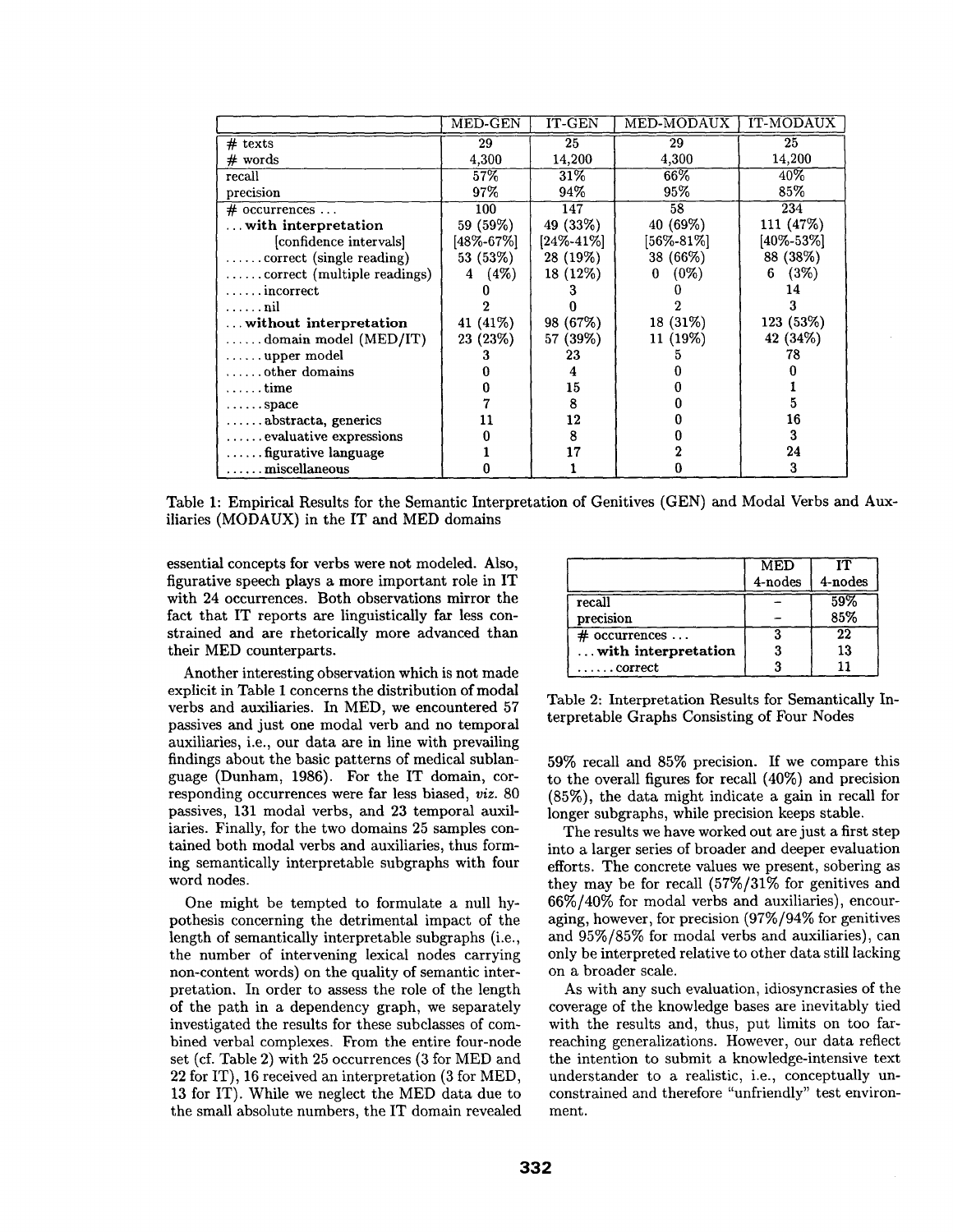Judged from the figures of our recall data, there is no doubt, whatsoever, that conceptual coverage of the domain constitutes *the* bottleneck for any knowledge-based approach to  $NLP$ . Sublanguage differences are also mirrored systematically in these data, since medical texts adhere more closely to wellestablished concept taxonomies and writing standards than magazine articles in the IT domain.

## 4 Related Work

After a period of active research within the logicbased paradigm (e.g., Charniak and Goldman (1988), Moore (1989), Pereira and Pollack (1991)), work on semantic interpretation has almost ceased with the emergence of the empiricist movement in NLP (cf. Bos et al. (1996) for one of the more recent studies dealing with logic-based semantic interpretation in the framework of the VERBMOBIL project). Only few methodological proposals for semantic computations were made since then (e.g., higherorder colored unification as a mechanism to avoid over-generation inherent to unconstrained higherorder unification (Gardent and Kohlhase, 1996)). An issue which has lately received more focused attention are ways to cope with the tremendous complexity of semantic interpretations in the light of an exploding number of (scope) ambiguities. Within the underspecification framework of semantic representations, e.g., Dörre (1997) proposes a polynomial algorithm which constructs packed semantic representations directly from parse forests.

All the previously mentioned studies (with the exception of the experimental setup in Dörre  $(1997)$ ), however, lack an empirical foundation of their various claims. Though the MUC evaluation rounds (Chinchor et al., 1993) yield the flavor of an empirical assessment of semantic structures, their scope is far too limited to count as an adequate evaluation platform for semantic interpretation. Nirenburg et al. (1996) already criticize the 'black-box' architecture underlying MUC-style evaluations, which precludes to draw serious conclusions from the shortcomings of MUC-style systems as far as single linguistic modules are concerned. More generally, in this paper the rationale underlying *size* (of the lexicons, knowledge or rule bases) as the major assessment category is questioned. Rather dimensions relating to the *depth* and *breadth* of the knowledge sources involved in complex system behavior should be taken more seriously into consideration. This is exactly what we intended to provide in this paper.

As far as evaluation studies are concerned dealing with the assessment of semantic interpretations, few have been carried out, some of which under severe restrictions. For instance, Bean et al. (1998) narrow semantic interpretation down to a very limited range of spatial relations in anatomy, while Gomez et al. (1997) bias the result by preselecting only those phrases that were already covered by their domain models, thus optimizing for precision while shunting aside recall considerations.

A recent study by Bonnema et al. (1997) comes closest to a serious confrontation with a wide range of real-world data (Dutch dialogues on a train travel domain). This study proceeds from a corpus of annotated parse trees to which are assigned typelogical formulae which express the corresponding semantic interpretation. The goal of this work is to compute the most probable semantic interpretation for a given parse tree. Accuracy (i.e., precision) is rather high and ranges between 89,2%-92,3% depending on the training size and depth of the parse tree. Our accuracy criterion is weaker (the intended meaning must be included in the set of all readings), which might explain the slightly higher rates we achieve for precision. However, this study does not distinguish between different syntactic constructions that undergo semantic interpretation, nor does it consider the level of *conceptual* interpretation (we focus on) as distinguished from the level of *semantic*  interpretation to which Bonnema et al. refer.

## 5 Conclusions

The evaluation of the quality and adequacy of semantic interpretation data is still in its infancy. Our approach which confronts semantic interpretation devices with a random sample of textual real-world data, without intentionally constraining the selection of these language data, is a real challenge for the proposed methodology and it is unique in its experimental rigor.

However, our work is just a step in the right direction rather than giving a complete picture or allowing final conclusions. Two reasons may be given for the lack of such experiments. First, interest in the deeper conceptual aspects of text interpretation has ceased in the past years, with almost all efforts devoted to robust and shallow syntactic processing of large data sets. This also results in a lack of sophisticated semantic and conceptual specifications, in particular, for larger text analysis systems. Second, providing a gold standard for semantic interpretation is, in itself, an incredibly underconstrained and time-consuming process for which almost no resources have been allocated in the NLP community up to now.

Acknowledgements. We want to thank the members of the  $\overline{{\mathbb{C}}^{\dagger}}$  group for close cooperation. Martin Romacker is supported by a grant from DFG (Ha 2097/5-1).

<sup>7</sup>At least for the medical domain, we are currently actively pursuing research on the semiautomatic creation of large-scale ontologies from weak knowledge sources (medical terminologies); cf. Schulz and Hahn (2000).